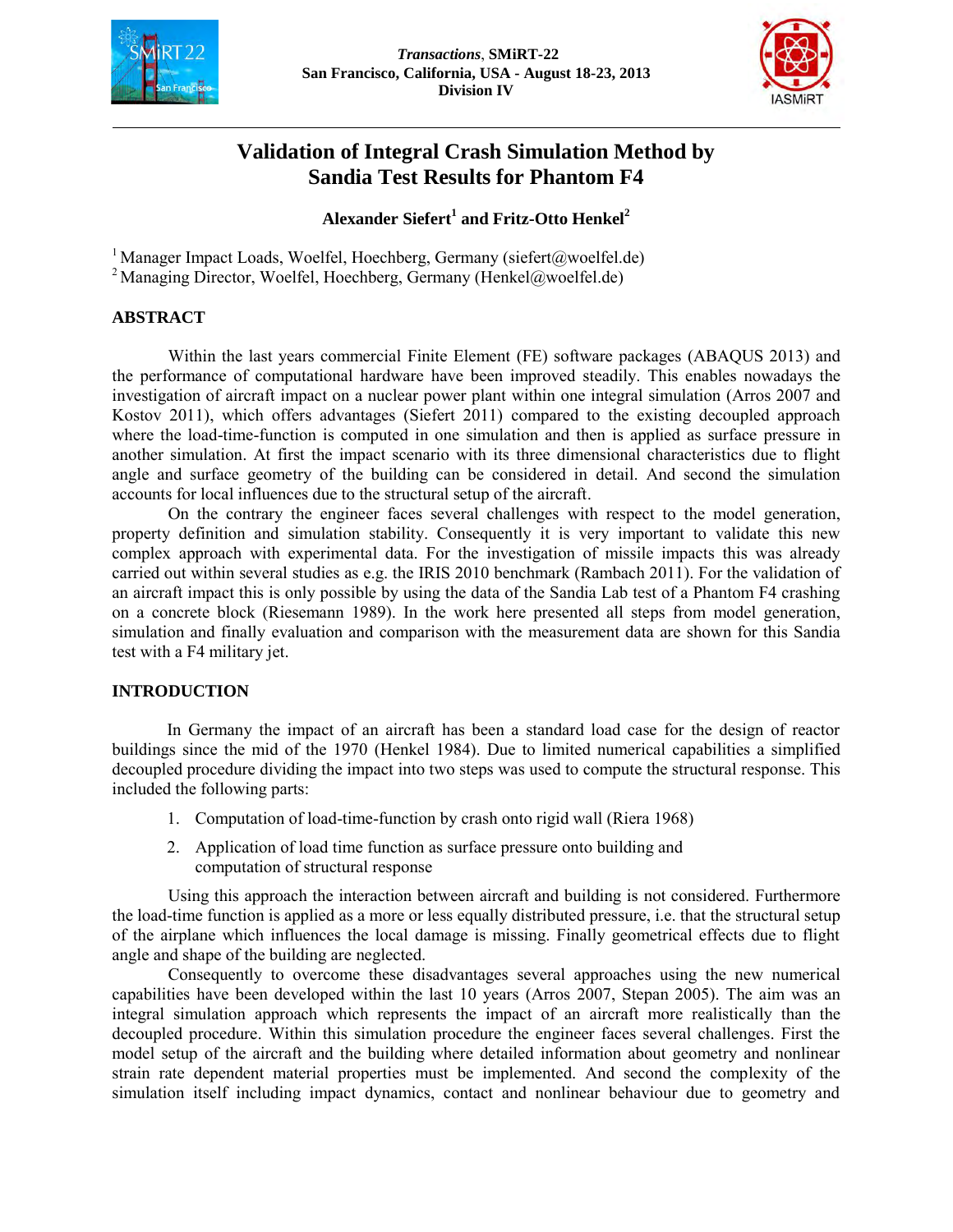material effects. Therefore it is very important to validate the procedure by experimental test data. There are several publications where this integral approach is validated for impact of a missile on a reinforced concrete wall as e.g. in the IRIS 2010 benchmark (Rambach 2011). For the impact of an aircraft only the experimental test data of the Sandia Lab test of a Phantom F4 crashing on a concrete block (Riesemann 1989) are available. This paper presents all steps from model creation, impact simulation and finally evaluation and comparison with the measurement data.

# **MODEL SETUP**

# *Model Of F4 Phantom*

Within the last years Woelfel has developed several models of passenger and military aircrafts. The model setup of Phantom F4 is based on available data about geometry and material. For a practical application with respect to the computational effort only the main components with respect to stiffness and mass are considered in detail. In the following figure 1 several states of the model setup are shown. On the top the basic framework which is modelled via beam elements and shell elements is represented. The second plot shows a cross section along the symmetry plane of the aircraft. It illustrates that all structural parts are modelled via shell elements. The connection to the framework is carried out via merged nodes.

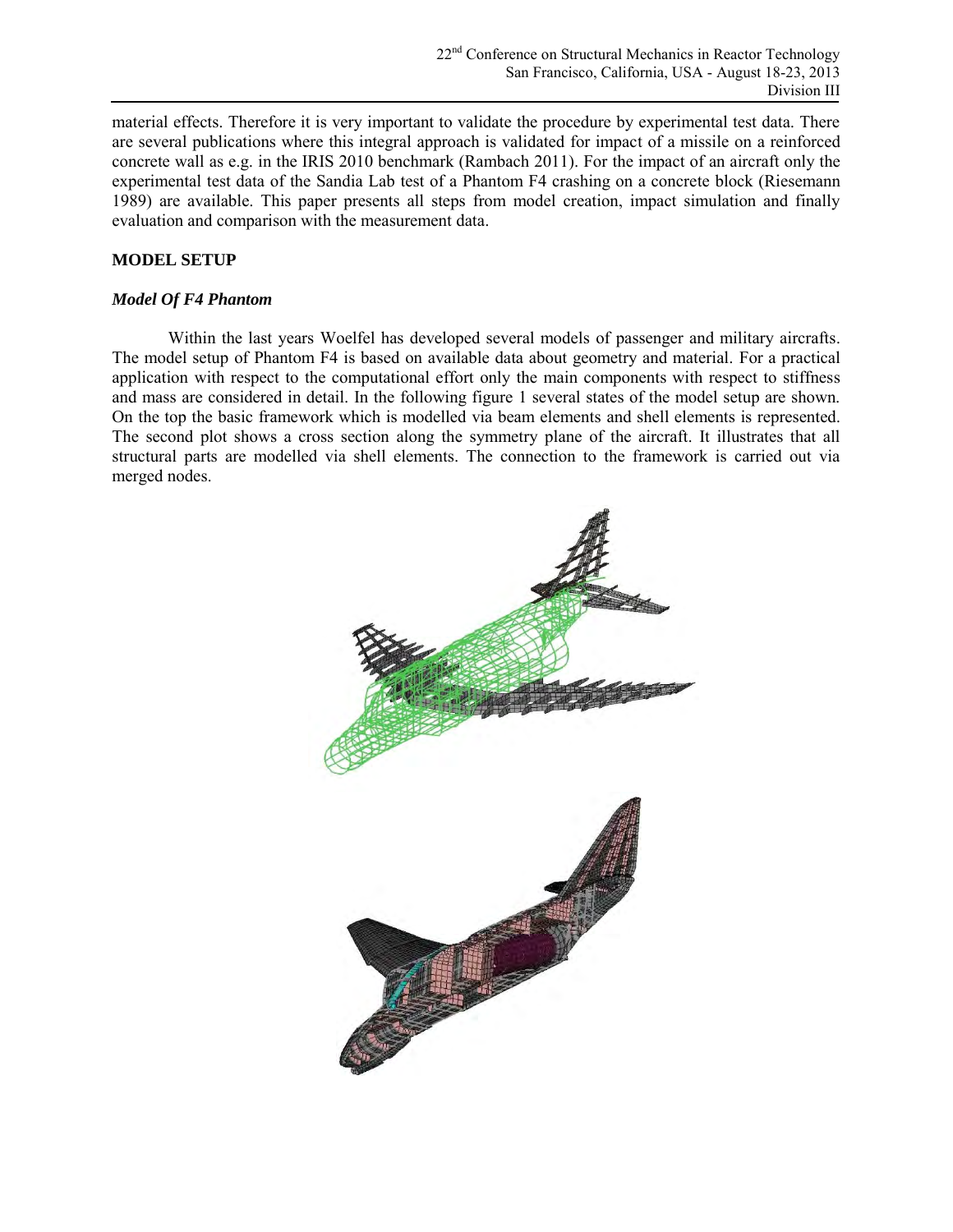

Figure 1: FE-model of Phantom F4: frame, cross section and isometric view.

In the model control equipment and other interior parts are not considered in detail, as no information is available and as their influence on the structural behaviour is negligible. Contrary thereto their mass must be considered as it is relevant for the impulse. The implementation is carried out via nonstructural masses, which are distributed on the structural parts as the fuselage, the floor or the wings.

For the test setup at the Sandia Labs the fuel is replaced by water to avoid any secondary impact effects due to explosion. The modelling of the water is carried out via discrete mass elements which are equally distributed over the exterior wall of the tank. Nowadays a new approach is to model the fluid behaviour via particle elements. Within the study carried out a model variant using particle elements was generated. Thereby the tank volume is in the initial state filled with solid elements which are separated into particles after reaching a defined strain state. Background for this model variation was to evaluate the influence on the load-time function and the impact area.

The plot on the bottom shows an isometric view of the complete model. Altogether the setup has about 20,000 nodes and elements and about 83,000 degrees of freedom. The overall mass is 17.6 t and can be separated in 4.8 t for the fuel, 12.8 t for the structural parts. This value correlates with the test data.

As material the aluminium alloy 2043-T3 is used for almost all structural parts. This represents a standard material for the structure of military and passenger aircrafts. With respect to the impact scenario the material definition must include nonlinear and strain rate dependent effects. Therefore the constitutive law of Johns-Cook for metal plasticity is chosen, see equation 1 (Johnson 1983). The test data to identify

the free material parameters is taken from (Federal Aviation Administration 2000).  
\n
$$
\overline{\sigma} = \left[ A + B \left( \varepsilon^{pl} \right)^n \right] \left[ 1 + C \ln \left( \frac{\dot{\varepsilon}^{pl}}{\dot{\varepsilon}_0} \right) \right] \left( 1 - \hat{\theta}^m \right)
$$

Equation 1: Constitutive law of Johns-Cook for metal plasticity.

For the failure of the material the *Damage Initiation* and *Damage Evolution* options which are available in ABAQUS are used (ABQUS 2013).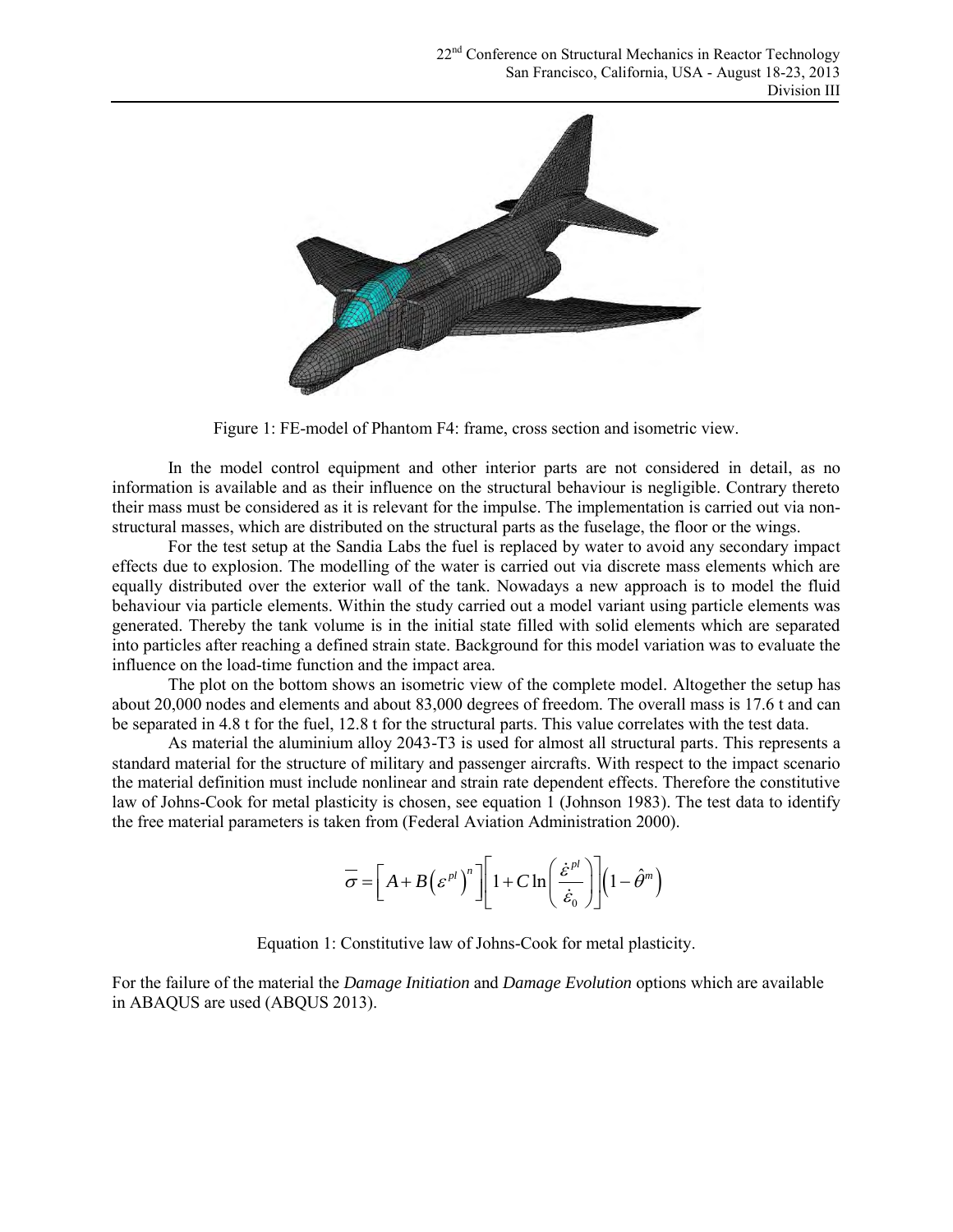## *Model Of Concrete Wall*

In the next step the model of the concrete wall for the final impact simulation is described. The dimensions are taken over from the real test, which are  $7.0 \times 7.0 \times 3.66$  m<sup>3</sup> (width, height and thickness). The modeling is carried out by hexahedron elements. The element size varied over the thickness as only a local damage at the surface is expected.

The reinforcement is implemented by discrete beam elements. Beside the bending rebars at the front and the back side of the concrete block stirrups in impact direction are considered. The spacing between the discrete elements is 0.1 respectively 0.2 m. The interaction between discrete rebars and volume elements for the concrete is carried out via the *Embedded Element Formulation* (ABAQUS 2013), which generates automatically kinematic couplings in the preprocessing. This option of ABAQUS enables the use of not matching meshes for concrete and reinforcement. The following figure 2 illustrates the setup.



Figure 2: FE-model of reinforced concrete wall.

As for the setup of the aircraft the material definition of concrete and reinforcement steel must be nonlinear, strain rate dependent and must include a failure mechanism. For concrete the explicit solver of ABAQUS provides beside standard material models as e.g. the Drucker-Prager the Concrete Damage Plasticity model (Lubliner 1989). It is designed for simulations with monotonic or dynamic loading scenarios. Following the experimental setup a concrete with a compressive strength of 25 N/mm<sup>2</sup> is defined. As the standard approach of ABAQUS does not include failure a user-subroutine was developed deleting the elements with respect to plastic strain limits for compression and tension.

For the reinforcement the steel of Bst 420-500 is chosen. Similar to the aluminium alloy definition of the aircraft the Johnson-Cook plasticity approach is used as material law. For defining the strain rate dependence values from the literature are assumed (Brandes 1985). The following figure 3 shows the material behaviour for different strain rates.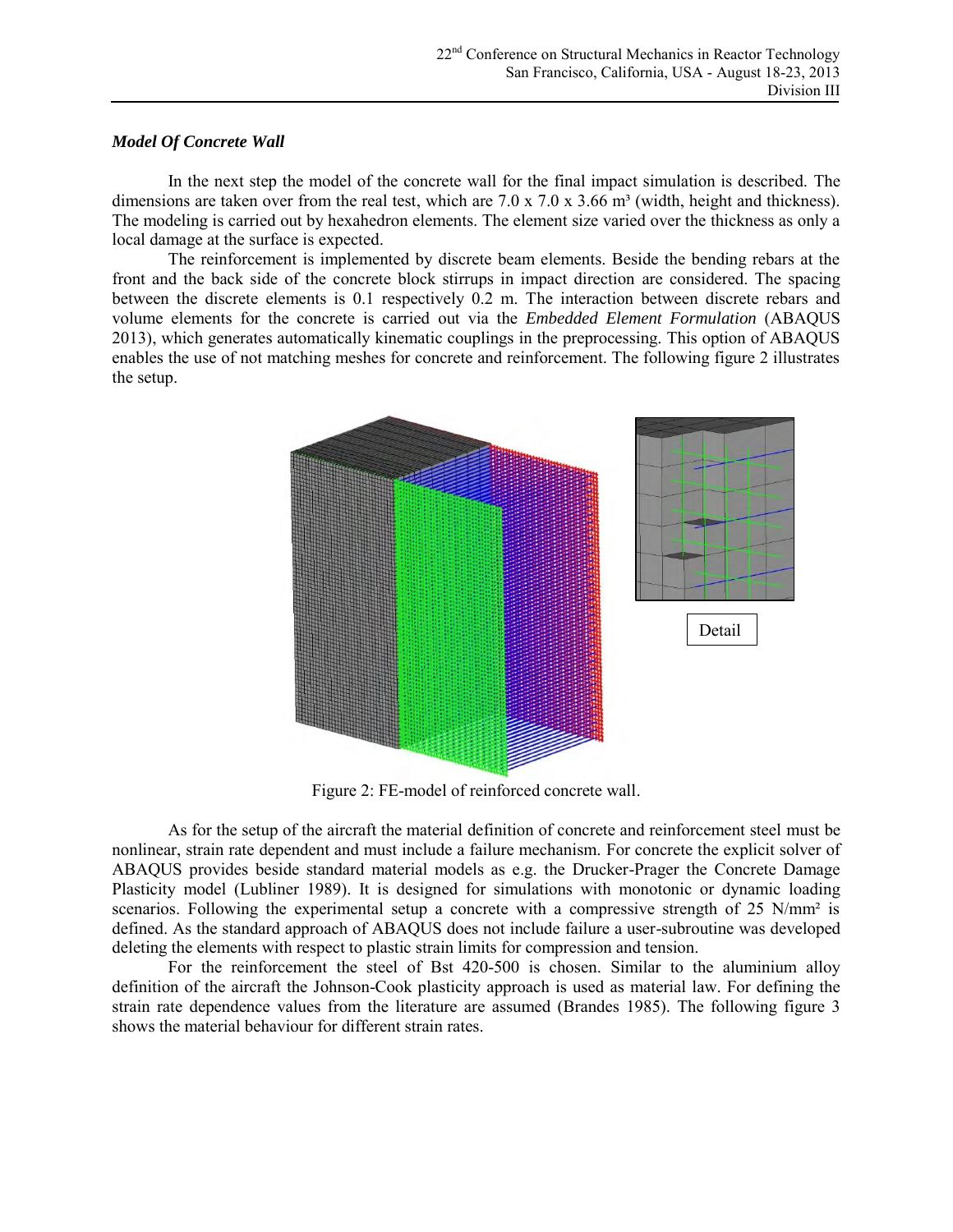

Figure 3: Defined material behavior of reinforcement steel Bst 420-500 for different strain rates.

Comparing the material behavior in the simulation with the experimental data a good correlation is achieved for all strain rates.

# **COMPUTATION AND RESULTS**

#### *Simulation Of The Impact On A Rigid Wall*

The computation of the load-time function is carried out by simulating an impact on a rigid wall. Thereby a rigid body is used with the same dimensions in height and width as for the concrete wall. The wall is fixed for all degrees of freedom on its reference point. Reducing the computational time the aircraft is positioned in front of the wall and has an initial velocity of 215 m/s in flight direction.

In the model setup the rockets which are used to accelerate the aircraft and the sled which defines the flight direction are not considered. At the bottom of the aircraft some nodes are limited by boundary conditions in their vertical displacement to take into account the real connection between sled and aircraft.

The interaction between aircraft and the rigid wall is defined by a general contact algorithm. This includes also self-contact between the different structural components of the aircraft. For the contact the friction is assumed with a coefficient of 0.4. The computed impact time is 100 ms.

The validation of the simulation is carried out qualitatively and quantitatively. First the failure behavior of the military aircraft over time is compared visually with the observed real behavior. In figure 4 the initial undeformed and the deformed states for 25 ms, 50 ms, 75 ms and 100 ms are shown for the simulation via an isometric view. Thereby a correlation with the real behavior can be determined. Deviations are only appearing in the last part of the impact, where the destruction of the aircraft seems to be in the simulation smaller than in the real test. Additionally it can be observed that the rupture behavior for the outer part of the wings is different between computation and measurement. Finally the tail shows a vertical displacement which does not appear in the real test. Especially for this difference the missing modeling of the sled seems to be a plausible explanation.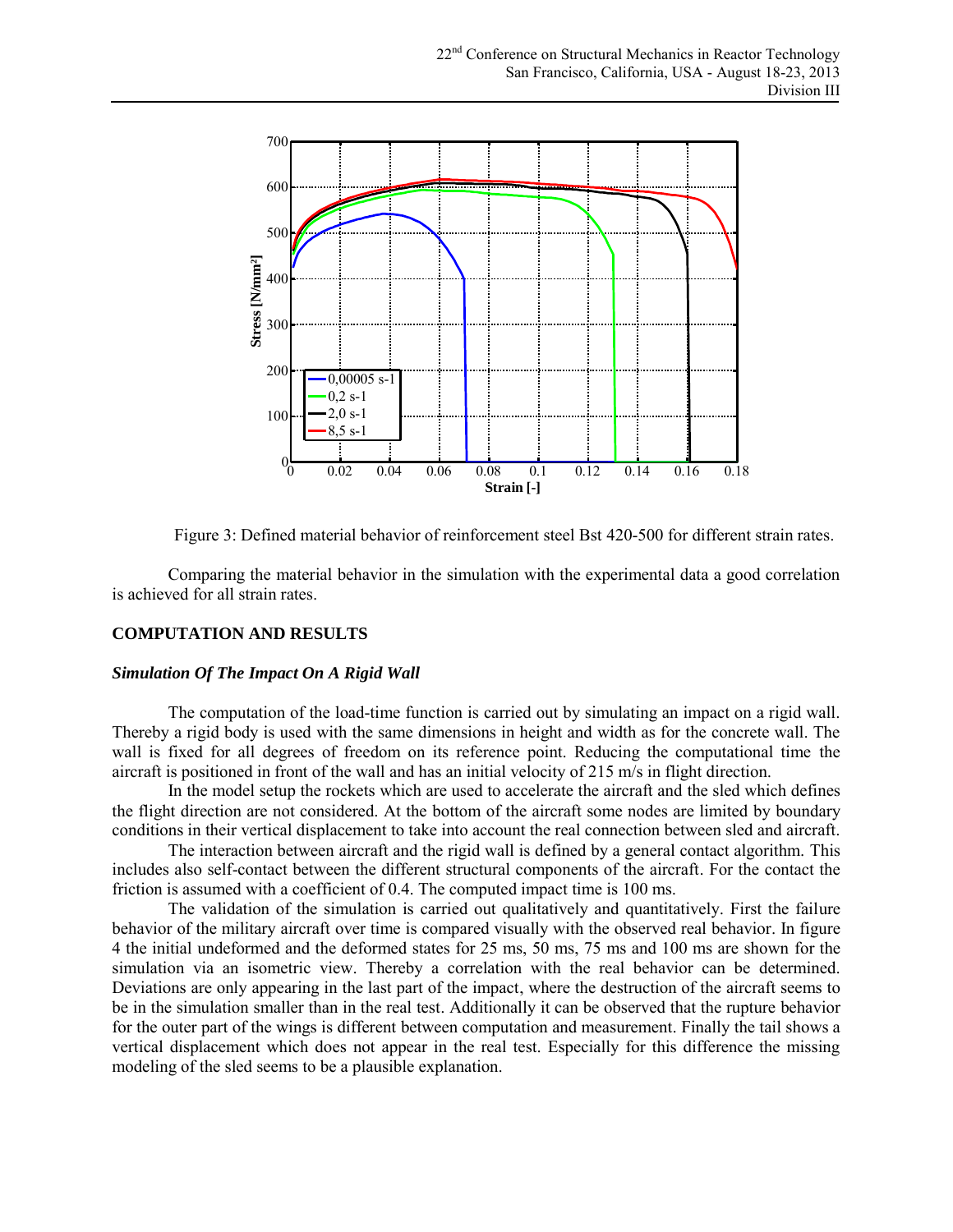

Initial state 0 ms



 $25 \text{ ms}$  50 ms



Figure 4: Simulation result for crash of Phantom F4 on a rigid wall with velocity of 215 m/s.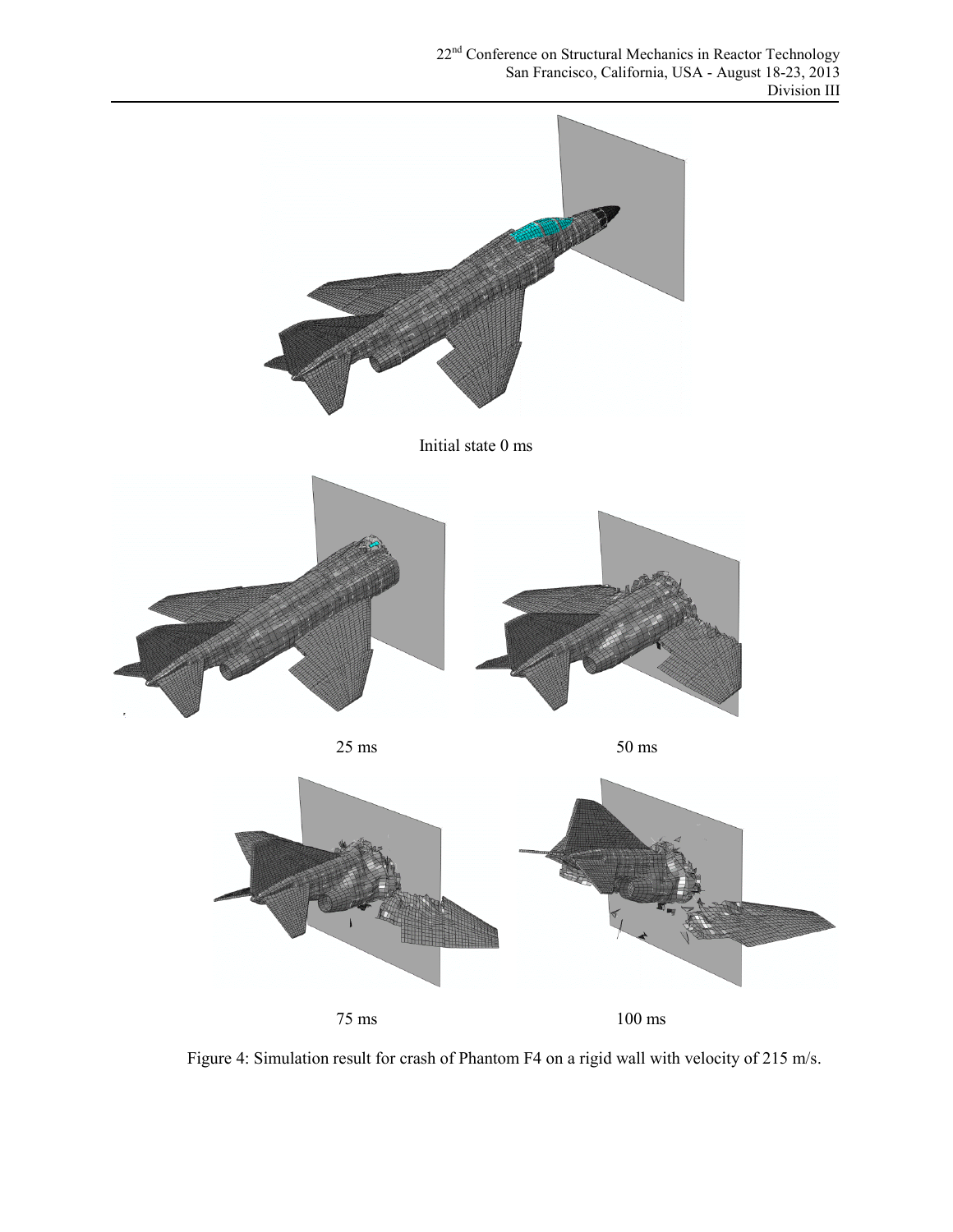In figure 5 the simulation result for the variation using particles instead of discrete elements to model the fuel is presented. It can be observed, that after the destruction of the tanks the fluid distributes in radial direction to the impact area, which seems to be plausible with respect to the reported real behavior.





Figure 5: Simulation result (50 and 75 ms) of model variant using particles to represent fuel for crash of Phantom F4 on a rigid wall.

For the final application this variant seems to be more realistic than representing the fuel by discrete elements. As the computational effort increases considerably for using the particle elements it is very important to assess the difference also quantitatively. Therefore the computed load-time function is finally compared with the results of the measurement, see figure 6. Thus of using a rigid wall with an infinite stiffness numerical artifacts in form of unrealistic force peaks occur. For eliminating these effects the simulation results are smoothed by the straight-average method using a time increment of  $dt = 2$  ms.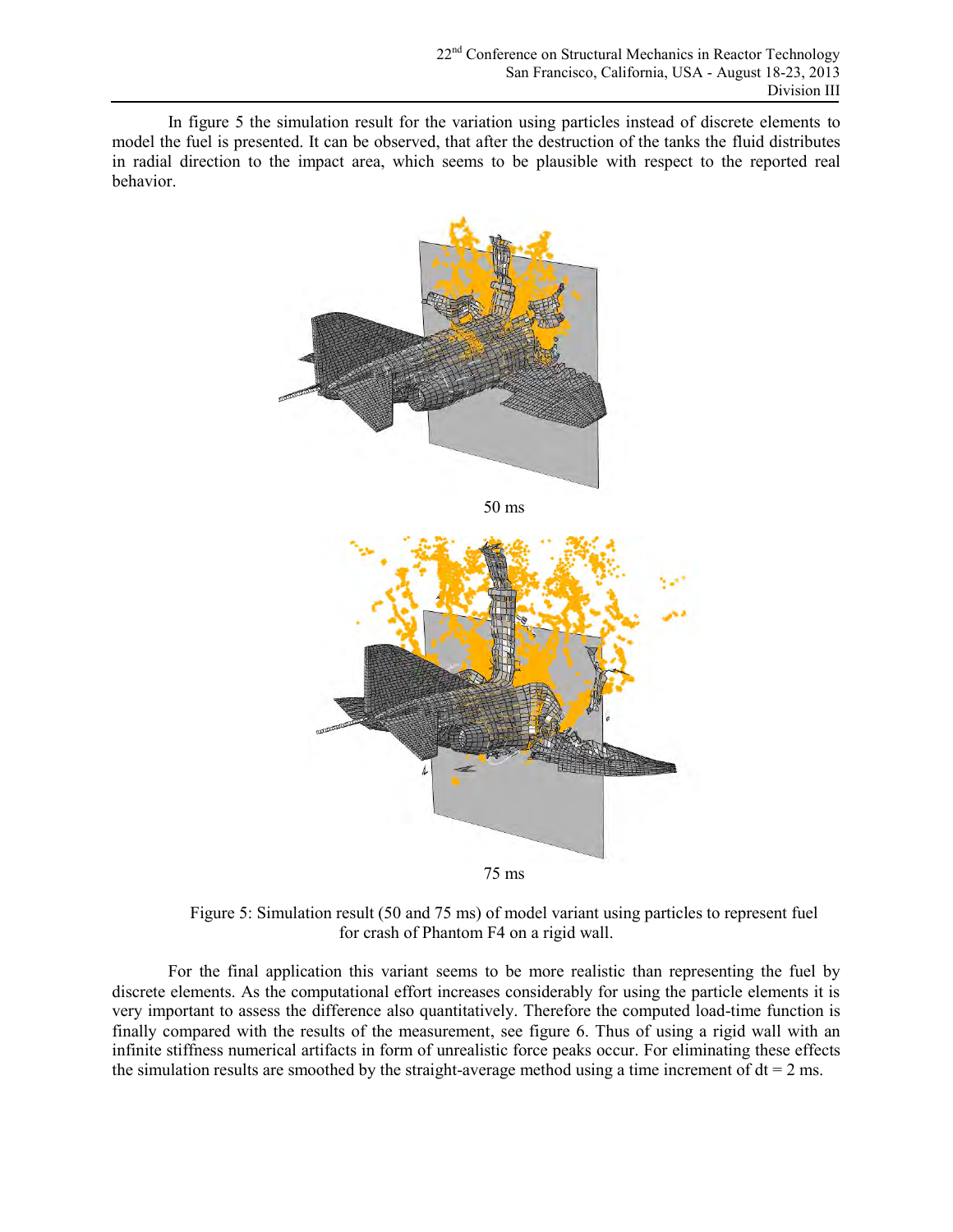

Figure 6: Comparison of load-time-function for Measurement and Simulation (Variant I – Discrete elements, Variant II – Particle elements).

Comparing the load-time-function for both variants it must be determined that the differences between them are rather small, i.e. the modeling by using particle instead of discrete elements shows with respect to the load-time function no relevant advantage. Comparing the simulations with the real measurement data a good correlation is observed for the main characteristics as maximum value and curve progression. Differences are determined after the impact time of 50 ms as the simulation shows then a delay of about 5 ms with respect to the real data. Possible reasons are the missing modeling for the rockets and the sled and the related boundary conditions.

#### *Simulation Of The Impact On A Reinforced Concrete Wall*

The first studies here presented are with the aircraft model using particle elements. The simulation procedure of the impact on the concrete wall is similar as for the crash on the rigid wall. The aircraft is positioned in front of the wall with an initial velocity of 215 m/s. As boundary condition the lower part of the wall is fixed. Compared to the real setup this represents a simplified assumption as there the concrete wall was vertically supported by a basement and in flight direction only restraint by the friction due to gravity preloading. The interaction between aircraft and concrete wall is defined by a general contact algorithm including friction with a coefficient of 0.4. The computed impact time is 100 ms. Figure 7 shows first the overall behavior of the simulation at the impact time of 60 ms. As for the crash on the rigid wall the radial expansion of the fuel can be observed.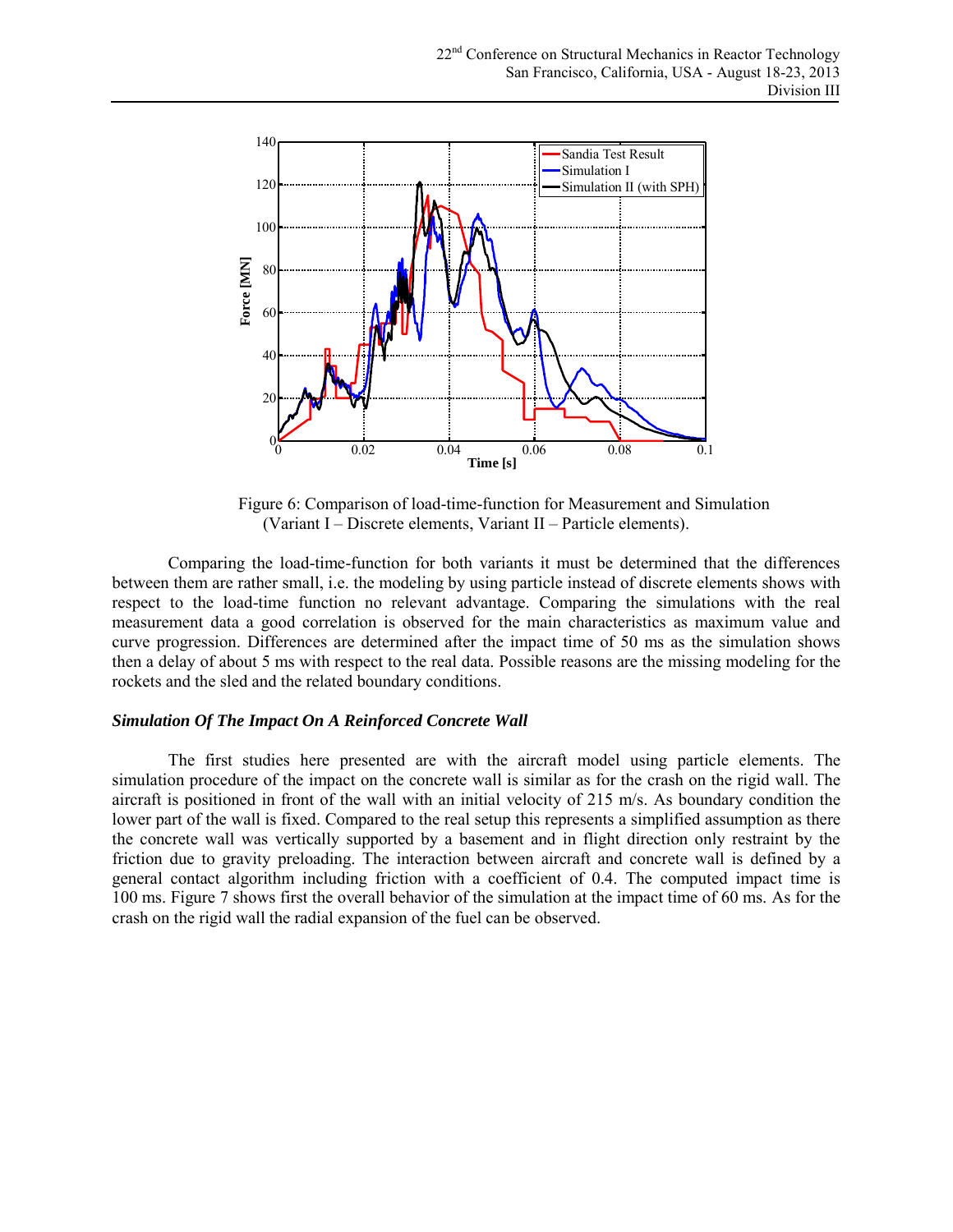

Figure 7: Overall model behavior at impact time of 60 ms – isometric view.



Figure 8: Displacement in flight direction at impact time of 60 ms.

In figure 8 the displacement in flight direction is shown for the impact time of 60 ms. Comparing the local damage of the concrete with the real test differences are observed. While the simulation shows almost for the complete fuselage a constant displacement of about 10 cm the real damage in this area is very small and occurs only at the edge of the fuselage, i.e. the damage looks like an apple cutter. A possible reason for this difference is the simplified assumption of the boundary condition in the simulation. Therefore further studies will be carried out including the preload due to gravity. Further a mesh refinement at the surface of the concrete wall should be considered.